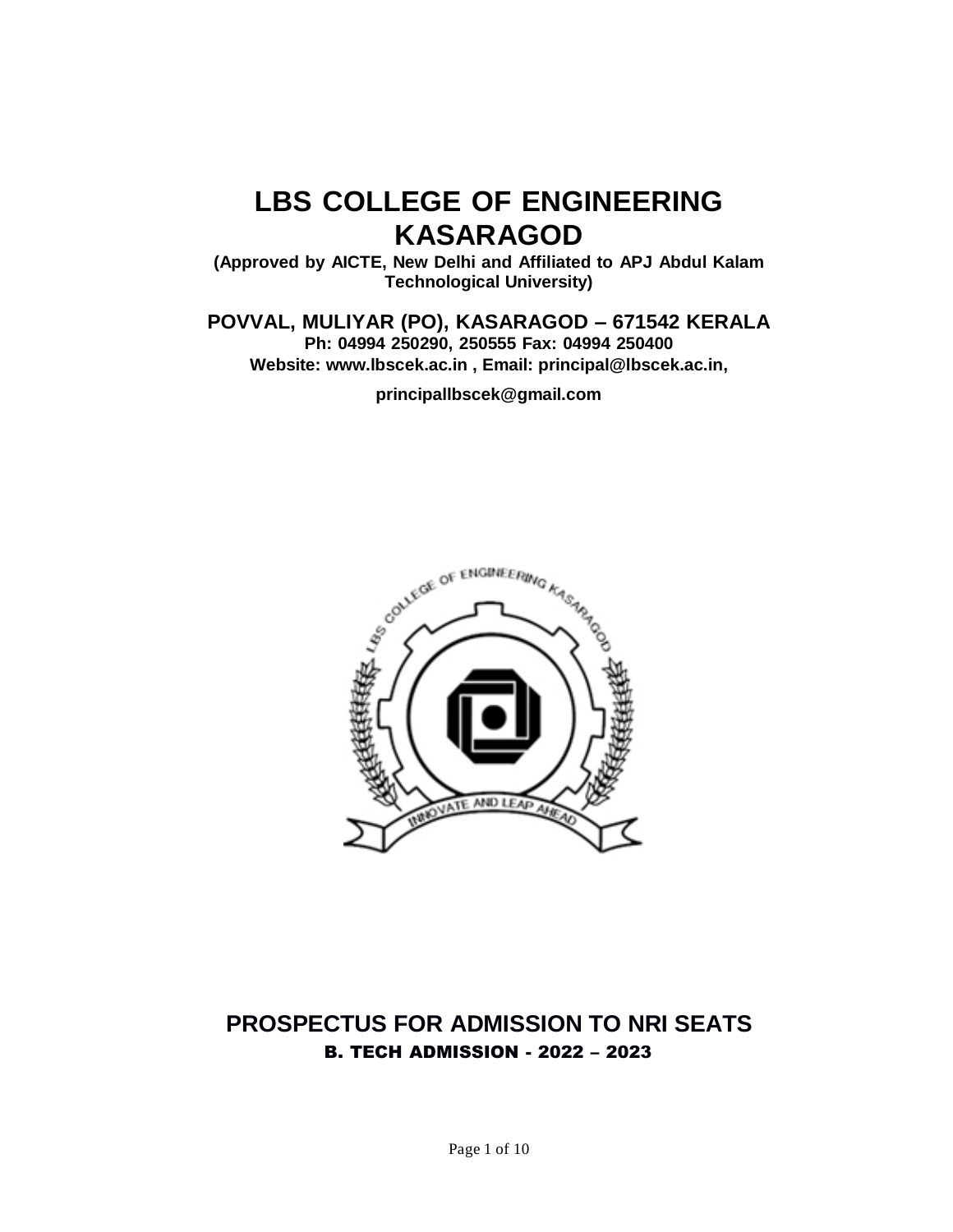

# **1) LBS Centre for Science and Technology**

LBS Centre for Science and Technology (LBSCS &T) Thiruvananthapuram, the premier institute of computer training and consultancy, registered under the Travancore-Cochin Literary, Scientific and Charitable Societies Registration Act XII of 1955 was established by Government of Kerala in 1976. The Centre was started by the Government of Kerala as an Autonomous body with the main objective that the Centre would act as a link between the industries and technical institutions so as to benefit society through their mutual interactions. The Centre is administered by a Governing Body and an Executive Committee. The Chief Minister, Government of Kerala is the Chairman of the Governing Body and the Minister for Education is the Vice-Chairman. The Principal Secretary for Higher Education is the Chairman of the Executive Committee and the Director of Technical Education is the Vice-Chairman of Executive Committee. There are two Self financing Engineering colleges under LBS Centre viz. LBS College of Engineering, Kasaragod and LBS Institute of Technology for Women, Poojappura, Thiruvananthapuram.

# **2) LBS College of Engineering Kasaragod (LBSCEK)**

LBS college of Engineering, Kasaragod was started in the year 1993 with B.Tech programmes in four branches and now offers six branches of Engineering in addition to three M.Tech Programs.

# **3) Programs Offered**

# **4) a) B. Tech Programs**

LBSCEK offers four year B. Tech Programs in the following disciplines

| SI. No | <b>Branch/Discipline</b>                         | <b>Sanctioned</b><br><b>Intake</b> |
|--------|--------------------------------------------------|------------------------------------|
|        | <b>Mechanical Engineering</b>                    | 60                                 |
| 2      | <b>Civil Engineering</b>                         | 60                                 |
| 3      | <b>Electrical and Electronics Engineering</b>    | 60                                 |
|        | <b>Electronics and Communication Engineering</b> | 60                                 |
| 5      | <b>Computer Science and Engineering</b>          | 120                                |
| 6      | <b>Information Technology</b>                    | 30                                 |

# b) *M. Tech Programs*

LBSCEK offers two year M. Tech Programs in the following disciplines.

| SI. No.   Discipline                             | <b>Intake</b> |
|--------------------------------------------------|---------------|
| VLSI Design and Signal Processing                | $14 + 4^*$    |
| <b>Computer Science and Information Security</b> | $14 + 4^*$    |
| <b>Power Systems and Power Electronics</b>       | $14 + 4^*$    |

*\** Four seats are reserved for eligible candidates from Educational, Research institute/Industry. Out of which one seat is for eligible candidates from Engineering Colleges under LBS Centre.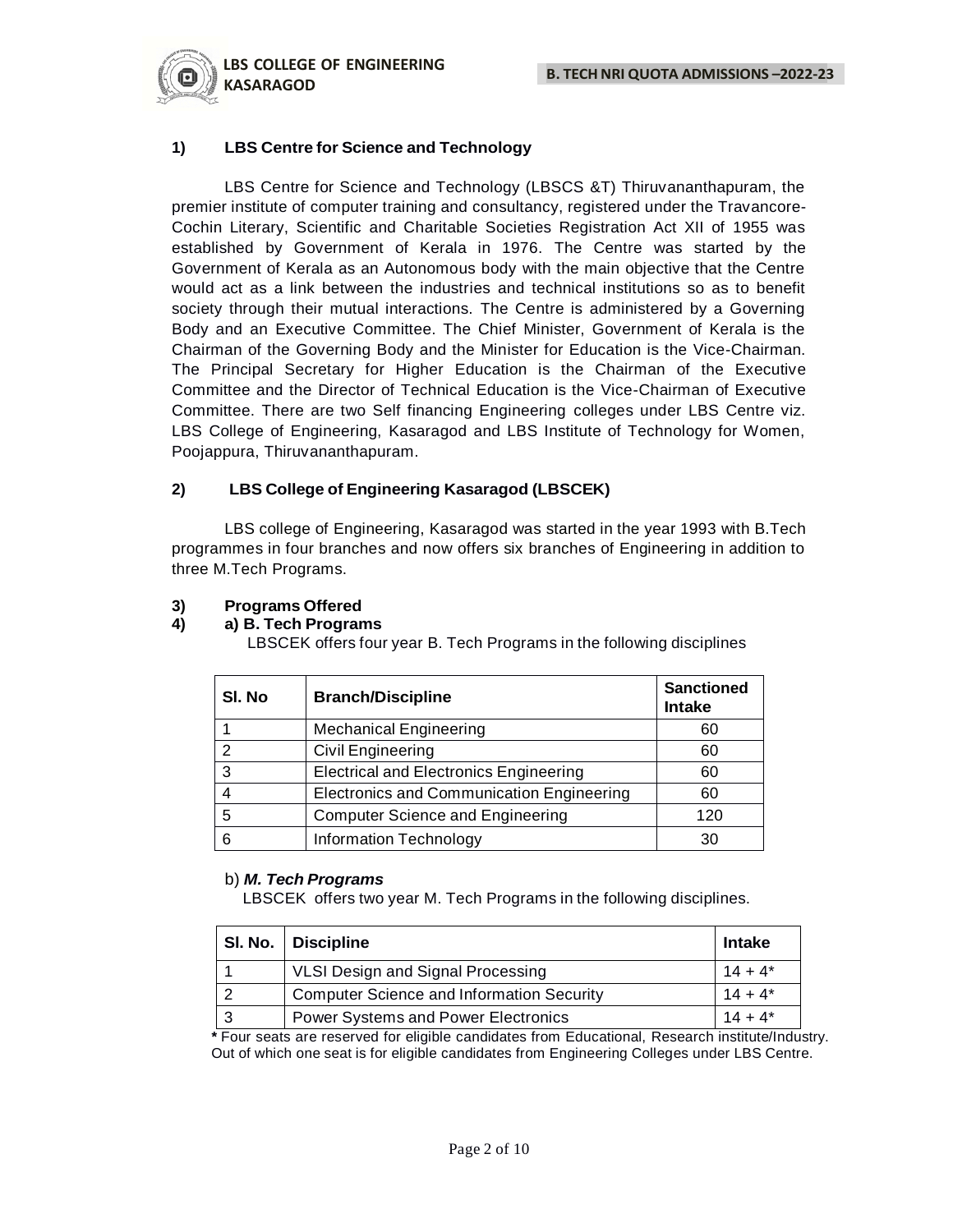



**LBS COLLEGE OF ENGINEERING KASARAGOD**

# **5) Facilities:**

- a) The buildings of the college spreads over 52 Acres of land.
- b) Highly qualified, experienced and dedicated faculty.
- c) Well equipped laboratories and workshops.
- d) Fully computerized central library.
- e) Specially designed computer labs with LAN facility.
- f) High speed Internet facility to all students and staff.
- g) Wi Fi Enabled campus.
- h) Parent Teacher Association.
- i) Transportation and Communication Facilities for students.
- j) National Service Scheme(Two units).
- k) Physical Education to students.
- l) Nature club.
- m) Group Advisory System.
- n) Elected College Union .and Department Technical Associations.
- o) Alumni association.
- p) SDPK class room.
- q) FAB Lab.
- r) Transportation facility covering entire Kasaragod District.
- s) Co-operative society-provides all the stationary and text books
- t) All the Government scholarships available for meritorious students and internal awards instituted by PTA, Alumni association are also available

# **6) Hostel Facility**

The college provides accommodation to all needy students in its oncampus and off-campus hostels.

# **7) TEQIP**

Technical Education Quality Improvement Programme (TEQIP) was envisaged as a long-term program of about 10-12 years duration to be implemented in 2-3 phases for transformation of the Technical Education System with the World Bank assistance. LBSCEK was a recipient of TEQIP funds in 2003. The academic and infrastructural facilities were enhanced and strengthened by theassistance from TEQIP 1<sup>st</sup> Phase.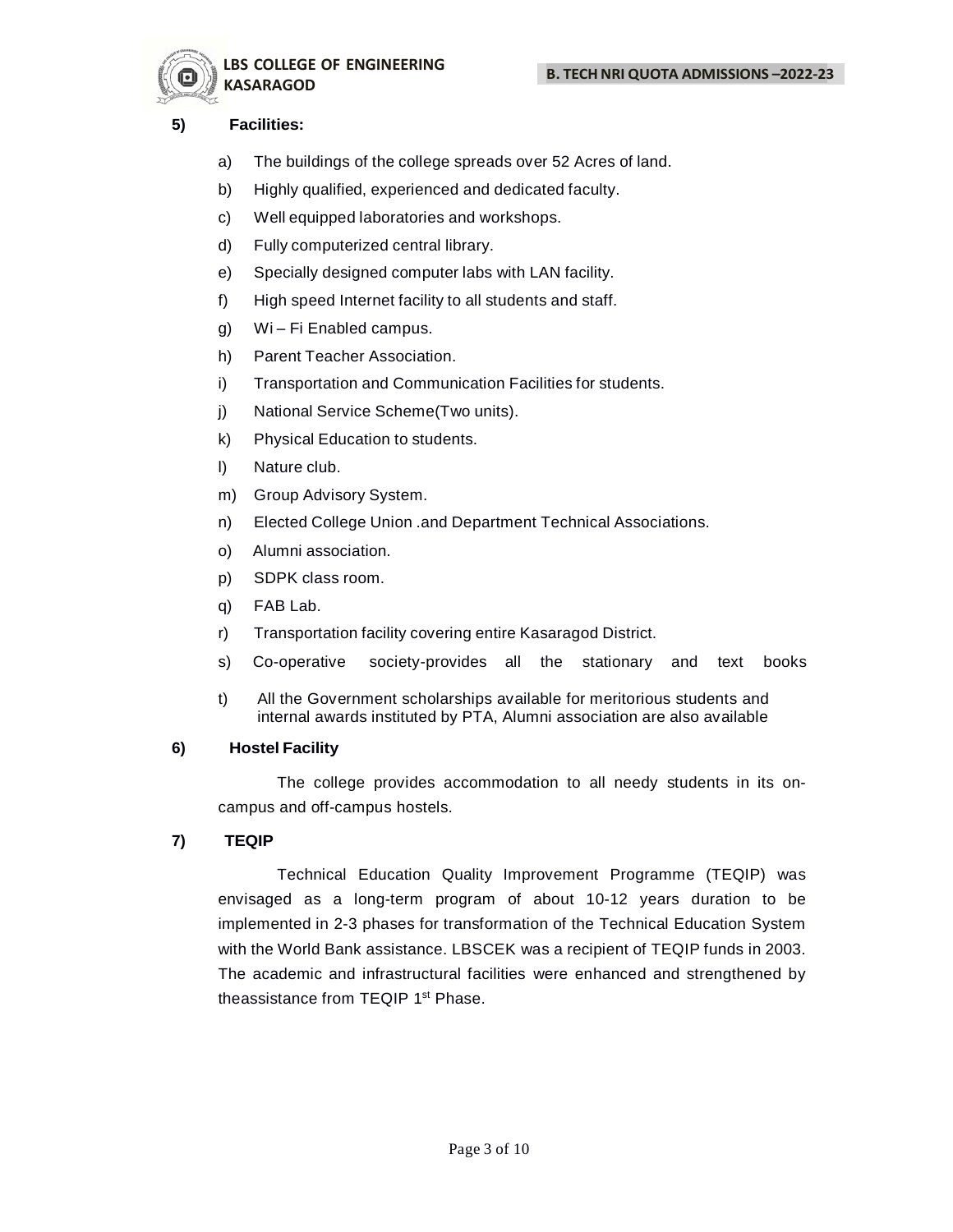

# **8) Career Guidance and Placement Unit (CGPU)**

CGPU is formed to bring the students and industrial fraternity on a common platform, thereby enhancing the scope for gainful employment of students. The unit is headed by a senior faculty member with representatives from both students and staff.

The CGPU helps in arranging industrial trainings, group discussions, entrepreneurship training etc. More than 80% of outgoing students are getting placement in reputed National and Multi National Companies.

# **9) Location**

The 52 acre wide campus at Povval is about 12 km away from the Kasaragod Railway Station and K.S.R.T.C Bus Station. The nearest Airport is Mangalore Airport, about 75 km away from the College.

# **10) Admission Procedure**

# *a) Number of seats under NRI quota.*

5% of the total intake in each branch is reserved as NRI quota.

# *b) Eligibility*

Academic Eligibility is as per the prospectus issued by the Commissioner for Entrance Examinations, Government of Kerala for admission to the professional Degree Course, 2022. The eligibility of NRI seats is as per the Section 2 (o) of Kerala Professional College or Institutions Act XIX of 2006 which is as follows:

"Non-Resident Indian seats' means seats reserved for children or wards or dependants of Non-Resident Indians to whom admission is given by the management in a fair, transparent and non-exploitive manner on the basis of fees as may be prescribed.

# *c) Age*

Applicant should complete 17 years of age as on 31-12-2022. No relaxation in the minimum age will be allowed. There is no upper age limit.

# *d) Selection*

Selection of candidates will be based on the rank list prepared for the purpose observing the following criteria.

- i) Percentage of total marks obtained for the optional subjects of XII (Physics, Chemistry and Mathematics).
- ii) If there is a tie, the percentage of marks for Mathematics will be counted.
- iii) If there is still a tie, Percentage of Marks for Physics, Chemistry & total marks in the qualifying examination will be counted in sequences.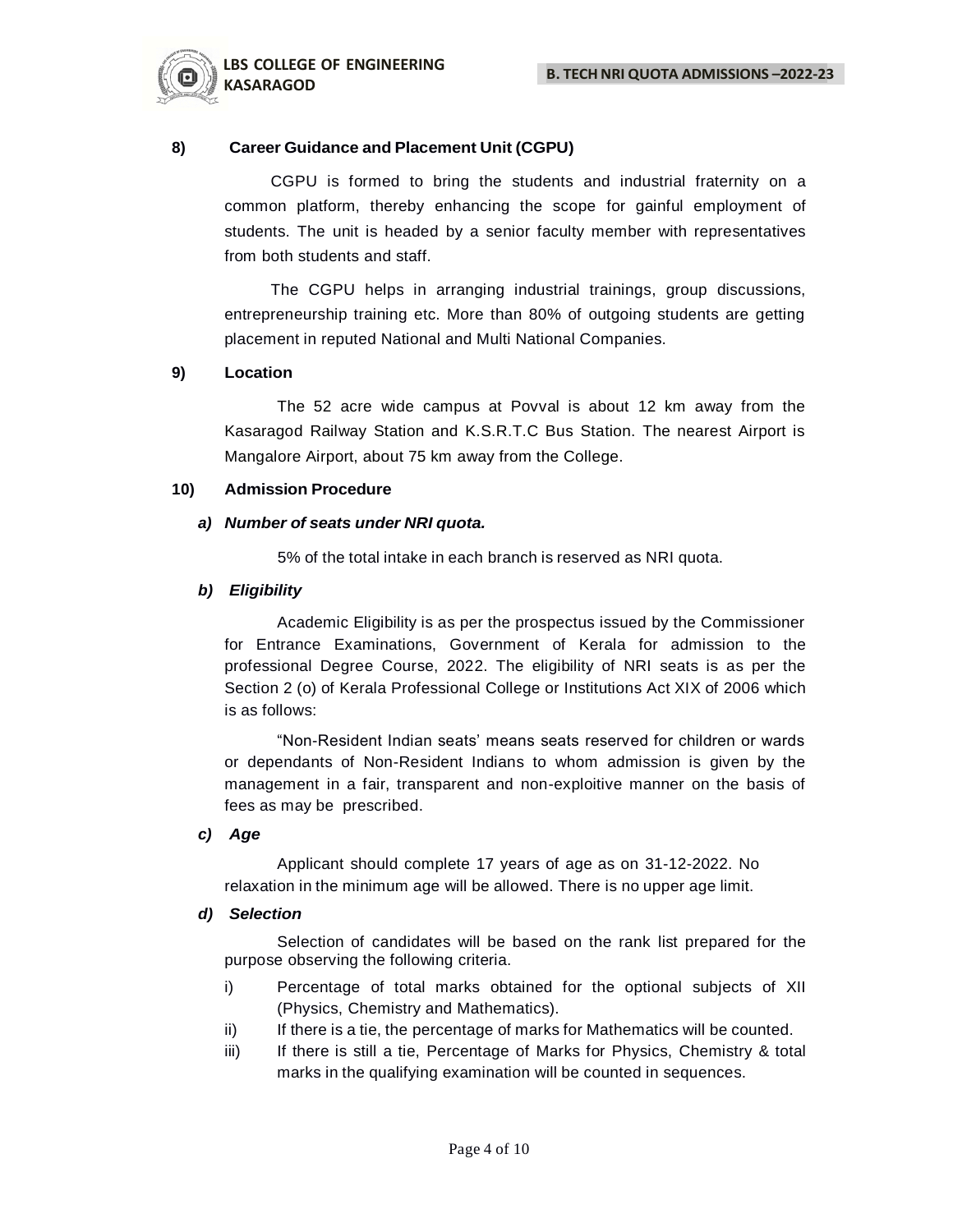

In case candidate has not studied Chemistry, marks obtained in Computer Science shall be considered. In case candidate has not studied Chemistry and Computer Science, marks obtained in Biotechnology shall be considered and in case candidate has not studied Chemistry, Computer Science and Biotechnology, marks obtained in Biology shall be considered.

# *e) Fees and Refundable Deposit*

- I. Fee and refundable deposit are as per government decision for Govt. controlled self financing engineering colleges
- II. The candidate selected will be required to remit the annual tuition fee for the first year at the time of admission.
- III. The admitted student is also required to remit the interest free refundable deposit at the time of admission, which will be refunded as per the relevant clause in G.O (Rt) 77/2019/Hedn dt: 18.01.2019.
- IV. The admitted candidate will also have to remit the fees at the time of admission as detailed below-

| Admission fee                                 |   | Rs. | $250/-$        |  |
|-----------------------------------------------|---|-----|----------------|--|
| Tuition fee                                   |   |     | Rs. 1,00,000/- |  |
| Refundable Deposit                            |   |     | Rs. 1,25,000/- |  |
| Special fee                                   | ٠ | Rs. | $1,200/-$      |  |
| Caution deposit                               |   | Rs. | $5,000/-$      |  |
| Establishment charge                          | ÷ | Rs. | $1,500/-$      |  |
| University Registration fee                   |   | Rs. | $1,000/-$      |  |
| University Examination fee (1 & 2 semesters): |   | Rs. | $5,000/-$      |  |
| Arts and Sports Fee                           | ٠ | Rs. | $500/-$        |  |
| <b>Student Affiliation Fee</b>                |   | Rs. | 750/-          |  |
| Insurance                                     |   | Rs. | $220/-$        |  |
| ID Card fee                                   |   | Rs. | $100/-$        |  |
| TOTAL                                         |   |     | Rs. 2,40,520   |  |
|                                               |   |     |                |  |

# *The fee structure is as shown below.*

iii) The fee and Deposit shall be paid in the form of DD issued in favour of **The Director, LBS Centre for Science and Technology** payable at **Kasaragod** or Transfer to **LBS Director A/c No. 39021351548**, SBI Collectorate Branch,Kasaragod **IFSC – SBIN0070880**

# *f) Refund of fees and levying liquidated damages in the case of discontinuation.*

The rule applicable for the refund of fees and levying liquidated damages in the case of discontinuation of course is as per G.O(Rt) 77/2019/Hedn dt.18.01.2019.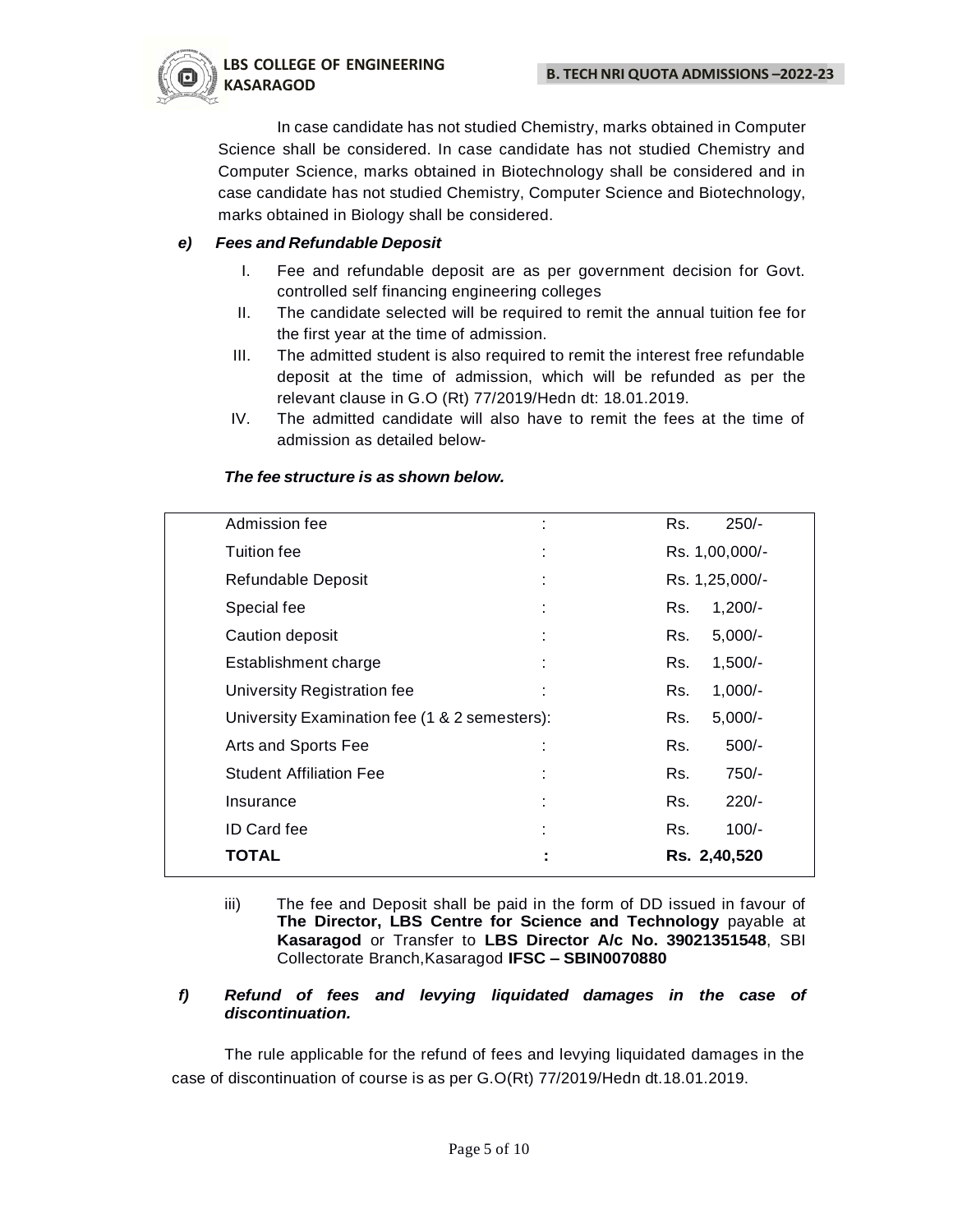

# *g) How to apply.*

Applications can be submitted only through online. Candidates who wish to apply for NRI seats can visit the institution website :**[www.lbscek.ac.in](http://www.lbscek.ac.in/)** and follow the instructions for applying online. The application fee is Rs.1000/- (Rupees One Thousand only). The fee shall be remitted via the payment link given in the website or can be transferred to the given account number.

# *h) Documents to be submitted along with the application.*

- 1) Nativity Certificate (As per the Prospectus conditions issued by the CEE for admission to Professional courses).
- 2) True copy of the SSLC/ equivalent certificate mentioning the date of birth of the applicant.
- 3) True copy of the qualifying examination certificate / mark list.
- 4) SEBC candidates claiming relaxation of mark for eligibility should submitincome certificate and community certificate. (As per KEAM Prospectus 2022-23)
- 5) NRI Certificate:

# *Candidates may produce any one of the following certificates of the sponsor***.**

- a) Valid Visa Copy of the Sponsor or Visa Stamped Copy of the Passport of the Sponsor.
- b) Employment Certificate from the employer.
- c) Certificate from the Embassy concerned.
- 6) Declaration of sponsorship from the NRI in the format attached in theapplication.
- 7) Online receipt for Rs. 1000/- (Rupees One Thousand only) towards the cost of application form.
- 8) Apart from the sponsor's declaration, the records submitted under NRI should establish the dependence / relationship as per Section 2 (o) of ACT XIX of 2006.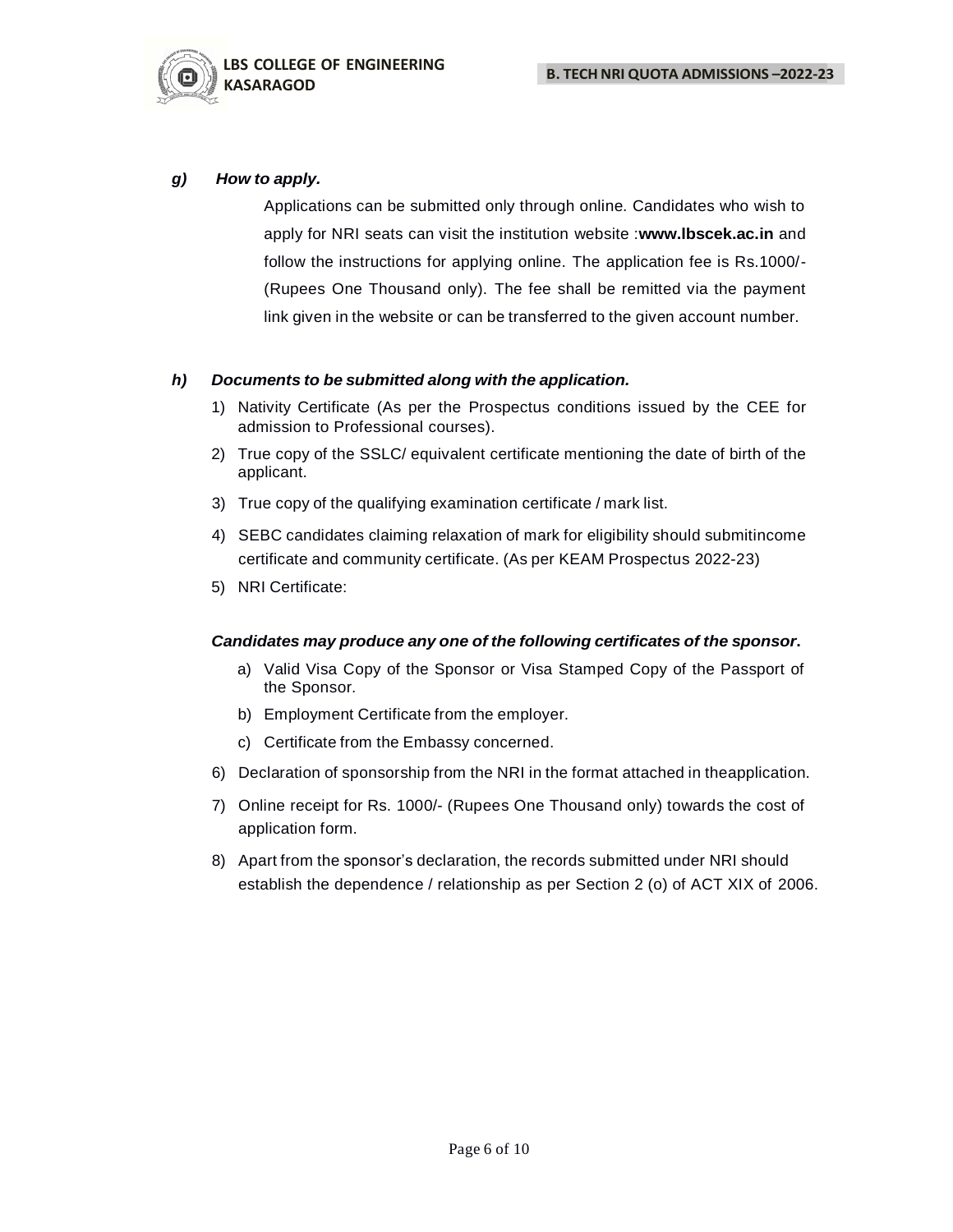

# **APPLICATION FOR ADMISSION TO NRI QUOTA SEATS OF**

# **B. TECH COURSES** FOR THE ACADEMIC YEAR 2022-23

- 1) Name of Applicant with initials (in Block Letters):
- 2) Sex :
- 3) Caste and Community in the case of the case of the case of the case of the case of the case of the case of the case of the case of the case of the case of the case of the case of the case of the case of the case of the
- 4) Age & Date of Birth : the state of  $\frac{1}{2}$  and  $\frac{1}{2}$  in the state of  $\frac{1}{2}$  and  $\frac{1}{2}$  in the state of  $\frac{1}{2}$  and  $\frac{1}{2}$  and  $\frac{1}{2}$  and  $\frac{1}{2}$  and  $\frac{1}{2}$  and  $\frac{1}{2}$  and  $\frac{1}{2}$  and  $\frac{1}{$
- 5) Name and occupation of Parent / Guardian :
- 6) Permanent Address with Pin Code and Telephone Number (with STD Code) of Parent or Guardian
- 7) Present Address with Pin Code and : Telephone Number (with STD code) of Parent or Guardian:
- 8) Address for Communication with Pin Code : and Telephone Number (with STD Code)
- 9) Marks Secured in the Qualifying Examination (Attach Self Attested Copy of Mark lists):

| <b>Marks</b>       |                |                |            |  |  |
|--------------------|----------------|----------------|------------|--|--|
| <b>Subject</b>     | <b>Secured</b> | <b>Maximum</b> | Percentage |  |  |
| <b>Mathematics</b> |                |                |            |  |  |
| Physics            |                |                |            |  |  |
| Chemistry          |                |                |            |  |  |

| 10) Choice of Branches of Study |  |
|---------------------------------|--|
| (Order Preference)              |  |

| $\overline{2}$ |  |
|----------------|--|
| 3              |  |
| Λ              |  |
| 5              |  |
| 6              |  |

# **DECLARATION**

I do hereby affirm that all the particulars furnished above are true to the best of my knowledge and belief and that I shall abide by all the rules and regulations for admission to NRI Quota seats in the Govt controlled self financing Engineering Colleges in the state as per the notification.

# **Signature of Parent / Guardian Signature of Applicant**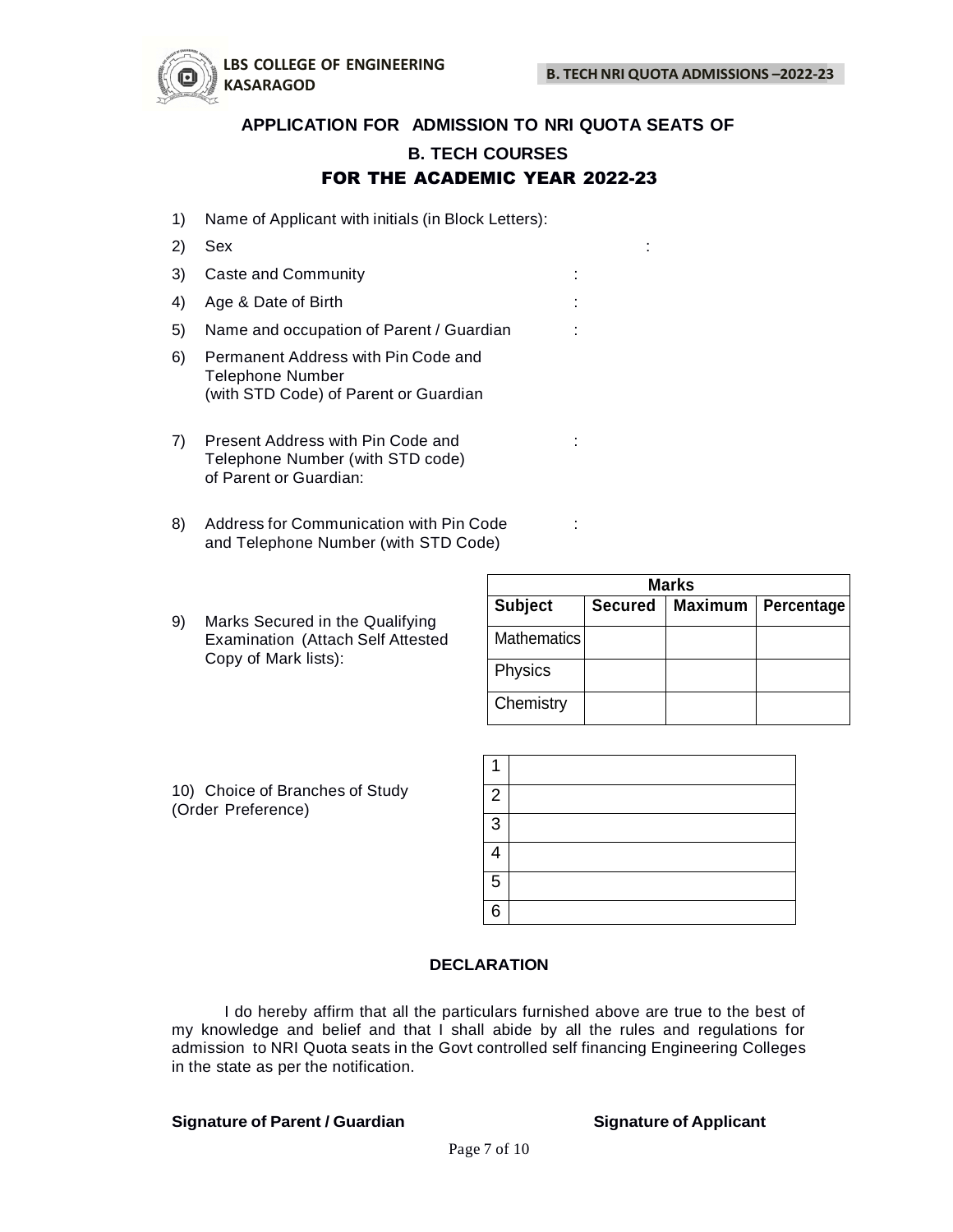

**B. TECH NRI QUOTA ADMISSIONS –2022-23**

# **SPONSOR'S DECLARATION**

| l  ……………………………………………………………………………… hereby declare        |
|---------------------------------------------------------|
|                                                         |
|                                                         |
| hereby sponsor him / her for pursuing B. Tech course in |
|                                                         |
|                                                         |

(**\***an applicant who depends upon his/ her Father/ Mother/ Brothers and Sisters inclusive of first cousins)/ Husband/Wife/ Brothers and Sisters (inclusive of first cousins) of Father or Mother / Half Brother/ Half Sister/ Adopted Father or Adopted Mother working abroad.)

|   | Full Address of the Sponsor: |
|---|------------------------------|
|   |                              |
|   |                              |
|   |                              |
| . |                              |
|   |                              |

Place: …………………………………….……..… Date: …………………………………….……..…